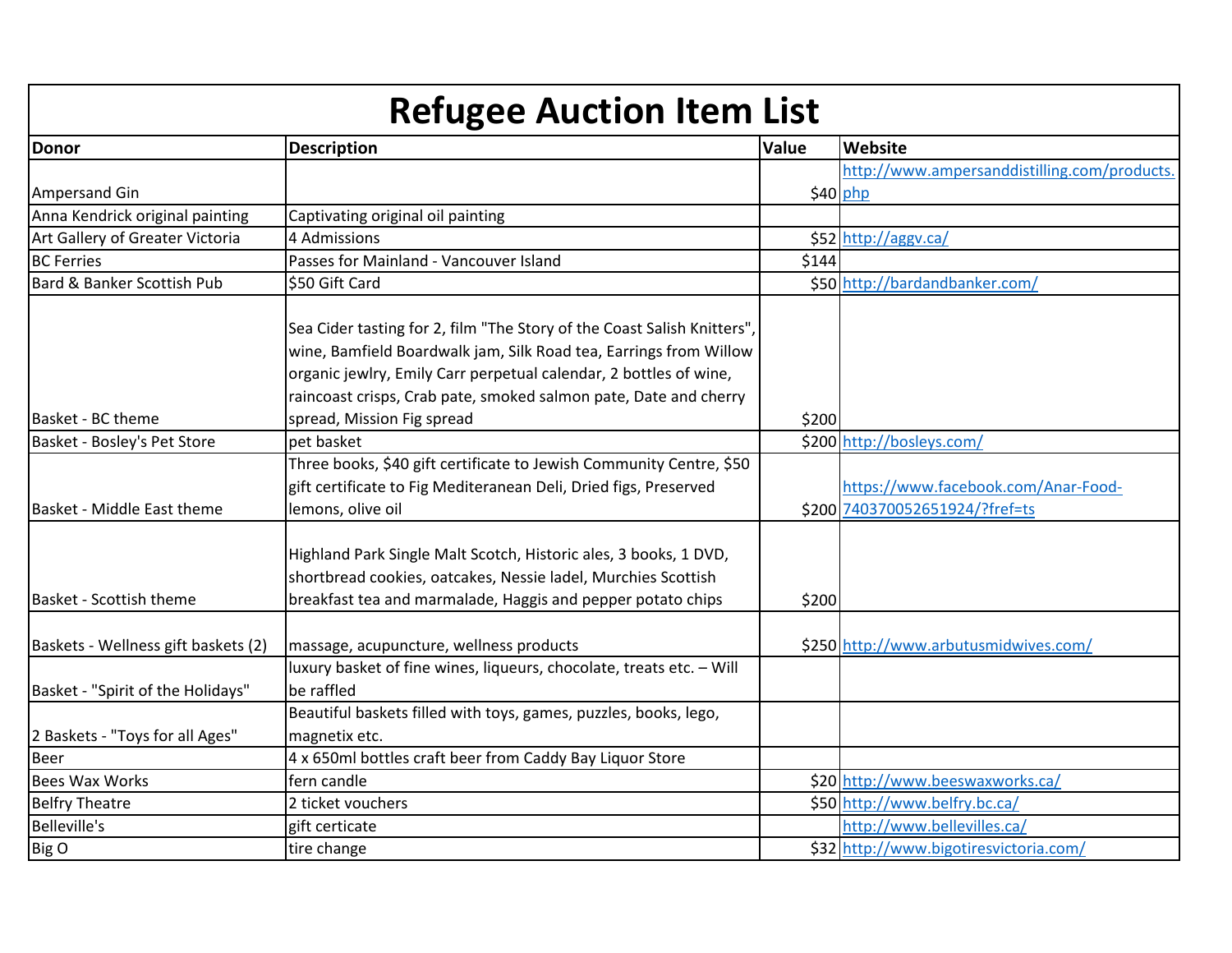|                                     | 1 pair of Blundstones exchangeable for colour and size preferred        |       |                                                 |
|-------------------------------------|-------------------------------------------------------------------------|-------|-------------------------------------------------|
| <b>Blundstones - The Cobbler</b>    | at The Cobbler                                                          |       | \$200 https://www.facebook.com/cobblervictoria/ |
| <b>Bon Macaron</b>                  | <b>Gift Certificate</b>                                                 |       | \$25 www.bonmacaronpatisserie.com/              |
|                                     |                                                                         |       |                                                 |
| Books - children's and teens' books | Orca Publishers and others - Victoria authors                           | \$150 |                                                 |
| Books - historical and beyond       |                                                                         | \$200 |                                                 |
| <b>Bueno Style</b>                  | hand crafted retro beautiful drop earrings                              |       | \$30 http://www.buenostyle.com/                 |
| <b>Butchart Gardens</b>             | Admission for two                                                       |       | \$60 http://www.butchartgardens.com/            |
| Café Brio                           | 3 x \$50 gift certificates - \$100 in live, \$50 silent                 |       | \$150 http://www.cafe-brio.com/                 |
| Cakes                               | Two spice cakes from Dawn Jones                                         |       |                                                 |
| Canucks tickets                     | Two tickets to Feb 15 game - Vancouver vs Minnesota                     |       | \$125 http://canucks.nhl.com/                   |
|                                     | Basket: Certificate for facial treatment, bath salts, anti-stress sinus |       |                                                 |
| Carmen Day Spa                      | pillow, bath puff, 3 bottles of bath products                           |       | \$150 http://carmendayspa.ca/carmendayspa/      |
|                                     | 3 days of cat sitting (twice-daily visits, feeding & scooping) from A.  |       |                                                 |
| Cat sitting                         | McKenzie                                                                | \$60] |                                                 |
| Cathi Jefferson pottery             | Lovely fern bowl                                                        |       | \$50 http://www.cathijefferson.com/             |
| Chateau Victoria                    | One night stay                                                          |       | \$100 http://www.chateauvictoria.com/           |
|                                     | 2 DVD copies of documentary film "The Story of the Coast Salish         |       |                                                 |
| Christine Welsh                     | Knitters"                                                               |       |                                                 |
| Cinecenta                           | 4 admissions, 2 med popcorn, 2 med pop                                  |       | \$45 http://www.cinecenta.com/                  |
| Crag X                              | 10 punch card (136)                                                     |       | \$136 http://www.cragx.ca/                      |
| Crag X                              | Beginner lessons (59 each) for Two                                      |       | \$118 http://www.cragx.ca/                      |
| Craigdarroch Castle Historical      |                                                                         |       |                                                 |
| <b>Museum Society</b>               | 4 free passes                                                           |       | \$56 https://thecastle.ca/plan-your-visit/      |
| Daniel Lapp - Conservatory of       |                                                                         |       |                                                 |
| <b>Music</b>                        | 2 tickets to 'Home for Christmas' concert Sat Dec 19 @ 7:30 pm          |       | \$50 http://daniellapp.com/                     |
| Danielle Bennett hairstylist        | 1 cut and style                                                         |       |                                                 |
| Darn Tough Socks                    | 2 sets of socks - 3 mens ; 3 womens                                     |       | \$145 https://darntough.com/                    |
|                                     |                                                                         |       | http://www.daysinn.ca/hotels/british-           |
|                                     |                                                                         |       | columbia/victoria/days-inn-victoria-on-the-     |
|                                     |                                                                         |       | harbour/hotel-                                  |
|                                     |                                                                         |       | overview?WID=PS:DICA&gclid=CKmH2pODuck          |
| Days Inn on the Harbour             | One night stay                                                          |       | \$60 CFcRgfgodbEQFfA                            |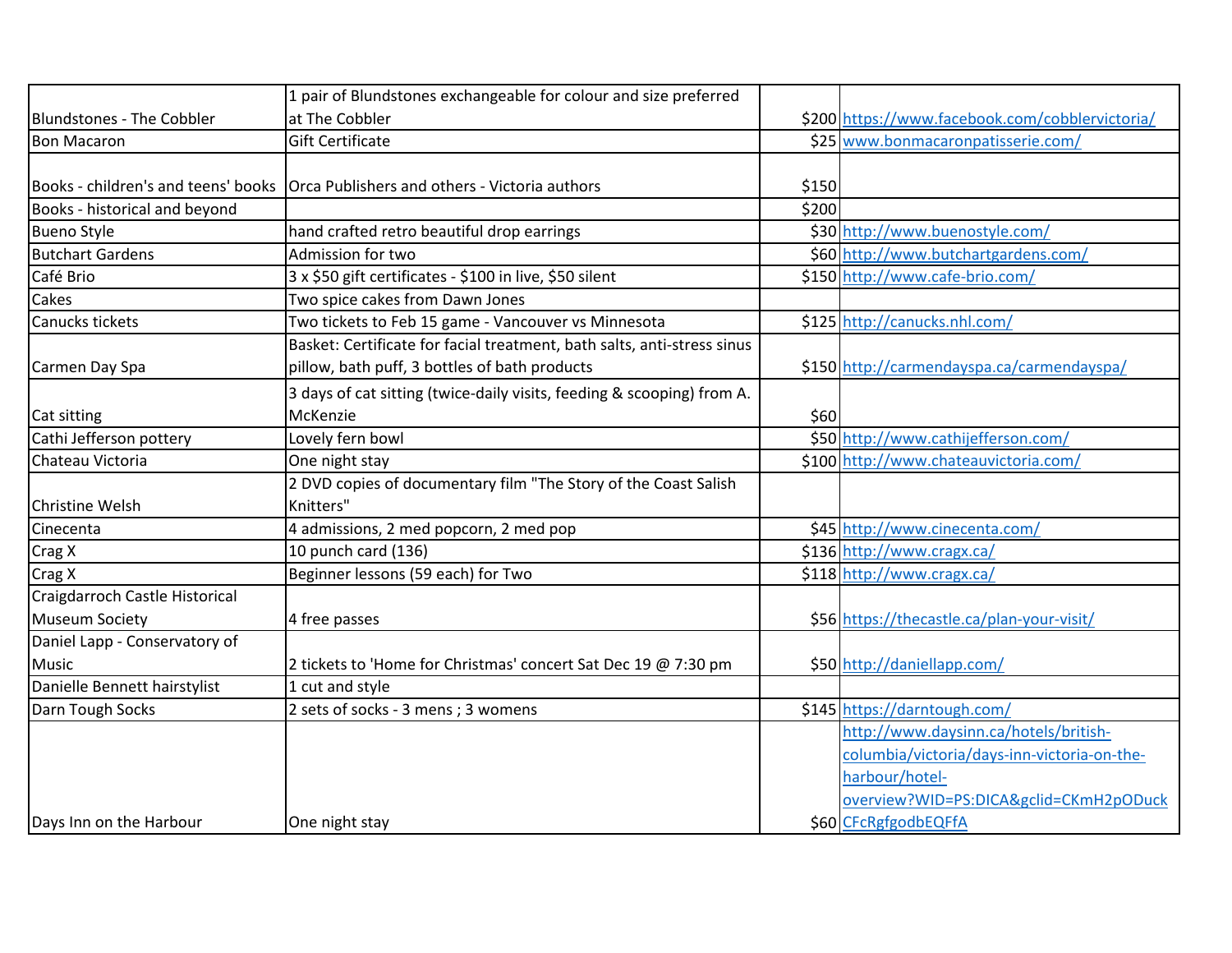|                                                          |                                                                   |       | http://www.designerscollective.ca/vancouver-    |
|----------------------------------------------------------|-------------------------------------------------------------------|-------|-------------------------------------------------|
|                                                          |                                                                   |       | interior-designers-vancouver-design-lifestyle-  |
| Designer Collective Vancouver                            | 2 custom-designed cushions                                        |       | \$150 bloggers/                                 |
|                                                          |                                                                   |       |                                                 |
| Dianne Young                                             | Large blue pottery bowl                                           |       | \$120 http://www.members.shaw.ca/claystudio/    |
|                                                          |                                                                   |       |                                                 |
| Disaronno                                                | Disaronno                                                         |       | \$25 http://www.bcliquorstores.com/product/2253 |
| <b>Enrico Winery</b>                                     | 4 bottles wine in bag                                             |       | \$78 http://enricowinery.com/                   |
| Fairfield Bicycles                                       | Wall bike Rack                                                    |       | \$20 http://www.fairfieldbicycle.com/           |
| Famoso Pizzeria                                          | \$25 Gift Card                                                    |       | \$25 http://www.famoso.ca                       |
| Fig Mediterranean Deli                                   | \$50 gift certificate                                             |       | \$50 http://figdeli.ca/                         |
| Finest at Sea                                            | 2 x \$25 certificates                                             |       | \$50 http://www.finestatsea.com/                |
| Fired Up! Ceramics and Glass                             | pottery candle holder                                             |       | \$25 www.firedupceramics.ca/                    |
| <b>Flamework Design</b>                                  | earring and pendant                                               |       | \$45 http://www.flameworkdesigns.com/           |
| Flying Otter                                             | 2 x \$25 gift certificates                                        |       | \$50 http://www.flyingottergrill.com/           |
|                                                          |                                                                   |       |                                                 |
| Foundation training for Back Health   1 - 75 min session |                                                                   |       | \$75 http://www.foundationtraining.com/         |
|                                                          |                                                                   |       | http://www.glenfiddich.com/ca/collection/cor    |
| Glenfiddich Scotch                                       | whiskey; http://www.bcliquorstores.com/product/530345             |       | \$75 e-range/15-year-old/                       |
| Frontrunners                                             | Knix underwear                                                    |       | http://www.victoria.frontrunners.ca/            |
|                                                          |                                                                   |       | http://handsonpottery.ca/workshops-             |
| Gord Reisig Pottery                                      | pottery - small casserole                                         |       | \$40 2/advanced-potters-spring-series/          |
|                                                          |                                                                   |       |                                                 |
| Gordon Hutchens Pottery                                  | lovely pottery coffee cup (like vase)                             |       | \$55 http://www.gordonhutchens.com/home.html    |
|                                                          | a round of golf for 3 people at Gorge Vale Golf Club (with me as  |       |                                                 |
|                                                          | host making the fourth). Post-game refreshments included, along   |       |                                                 |
| <b>Gordon Martel</b>                                     | with power cart(s) if desired.                                    | \$200 |                                                 |
| <b>Grace Gardens</b>                                     | 4 hours of gardening by professional                              | \$100 |                                                 |
| Grandma Ta's lemon tarts                                 |                                                                   |       |                                                 |
| (certificate)                                            | 3 dozen organic lemon tarts (delivered date of choice)            | \$50  |                                                 |
|                                                          | sampler of organic, pasture-raised pork products (will deliver to |       |                                                 |
| Green Fire Farm                                          | purchaser frozen)                                                 |       | \$75 http://www.greenfirefarm.ca/               |
| Habit Coffee                                             | Gift card with 10 free coffees                                    |       | \$30 http://habitcoffee.com/                    |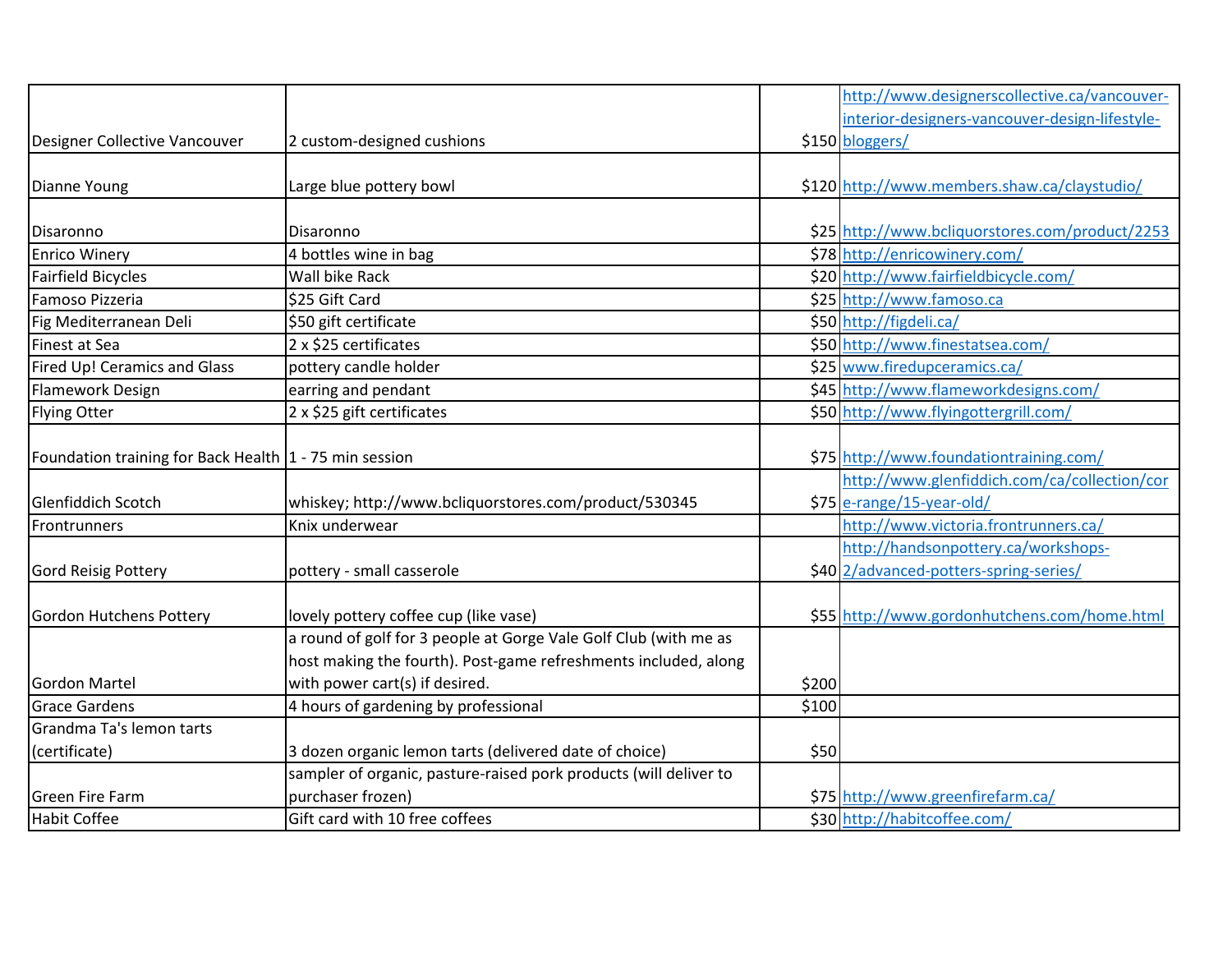| Haliburton Community Farm winter       |                                                                     |          |                                              |
|----------------------------------------|---------------------------------------------------------------------|----------|----------------------------------------------|
| vegetable box (week before             | winter organic vegetable box and table centrepiece, week before     |          |                                              |
| Christmas)                             | Christmas                                                           |          | \$50 http://haliburtonfarm.org/              |
| Hand-made greeting cards               | 8 cards                                                             | \$25     |                                              |
| Hand-made greeting cards               | 30 cards - to be sold for \$20 for 5 or 4.50 each                   | \$125    |                                              |
| Handsome journals                      | many journals ranging in price from \$10-\$20                       | \$100    |                                              |
|                                        | 2 return airfares, Victoria-Vancouver (flexible: 4 one-way          |          |                                              |
| Harbour Air                            | vouchers)                                                           |          | \$550 http://www.harbourair.com/             |
| Harbour Ferry Tour                     | Historic Harbour Ferry Tour with John Lutz                          |          |                                              |
|                                        | One night stay in a one-bedroom ocean-view room and full hot        |          |                                              |
| <b>Harbour Towers Hotel and Suites</b> | buffet breakfast for 2                                              |          | \$120 http://www.harbourtowers.com/          |
|                                        |                                                                     |          | https://www.facebook.com/westcoastclaywor    |
| Harumi Ota                             | pottery mug                                                         | \$30 ks/ |                                              |
|                                        |                                                                     |          |                                              |
| Haultain Fish and Chips                | \$50 gift certificate                                               |          | \$50 http://www.haultainfishandchips.com/    |
| Hawk and Hen                           | \$50 gift card                                                      |          | \$50 http://hawkandhen.com/                  |
| <b>Heart and Sole</b>                  | Pair of Gerlup Slippers                                             |          | \$120 http://www.heartandsoleshoes.ca/       |
|                                        |                                                                     |          |                                              |
|                                        |                                                                     |          | http://www.muckbootcompany.com/product/      |
| Heart and Sole                         | Muck Boots Breezy ballet slipper size 8                             |          | \$70 Womens-Breezy-Ballet-Casual-Shoe        |
| <b>Heart and Sole</b>                  | <b>Scarves</b>                                                      |          | \$100 http://www.heartandsoleshoes.ca/       |
| <b>Heart and Sole</b>                  | retro John Fluevogs                                                 | \$40     |                                              |
|                                        | 16" necklace with stick pearls and swarovski crystals. Earrings and |          |                                              |
| Helen Rezanowich Jewelry               | 18" necklace set                                                    |          |                                              |
| Hotel Grand Pacific                    | One night stay - blackout dates                                     |          | \$120 http://www.hotelgrandpacific.com/      |
| Hoyne                                  | 3 growlers and 3 fill up gift certificates                          |          | \$66 http://hoynebrewing.ca/                 |
|                                        | 1 each of men's and women's base layer, ski sock, multisport sock   |          |                                              |
| Icebreaker                             | (\$184 each)                                                        |          | \$300 www.icebreaker.com                     |
|                                        |                                                                     |          |                                              |
| <b>IMAX Victoria and RBCM</b>          | 1 VIP family pass and 1 family admission to the Royal BC Museum     |          | \$85 http://imaxvictoria.com/                |
|                                        |                                                                     |          |                                              |
| Isa Milman Artist                      | Original painting titled "Quartet: Mayim/Shomayim"                  |          | \$400 http://www.isamilman.com/#!visual/cyuu |
| Ivy's Bookshop                         | \$25 GIFT CARD                                                      |          | \$25 http://ivysbookshop.com/                |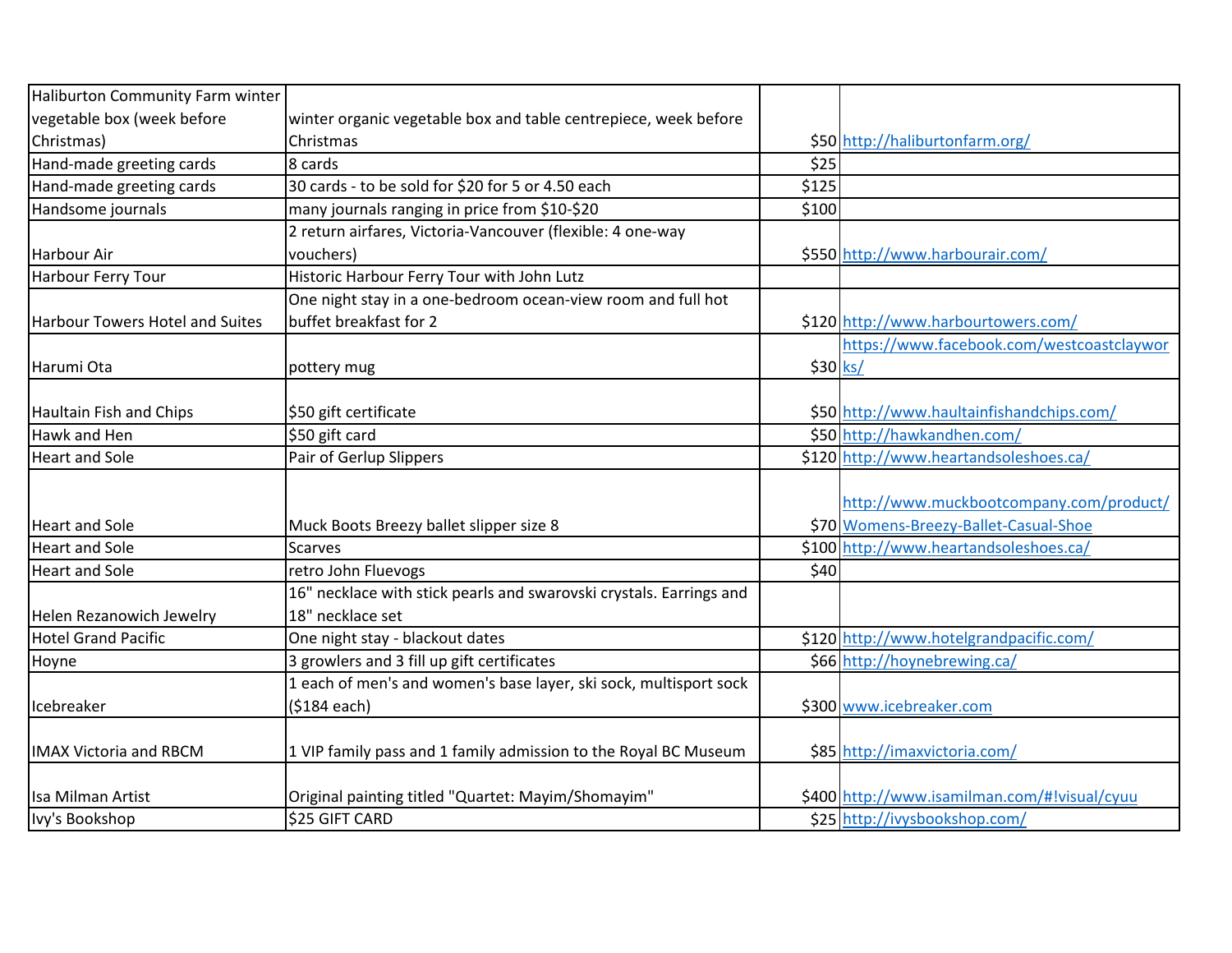|                                  | Lovely James Bay VRBO home - 3 night stay (black out July-Aug)  |       |                                              |
|----------------------------------|-----------------------------------------------------------------|-------|----------------------------------------------|
| James Bay VRBO home rental       | VRBO Listing #304222                                            |       | \$1,325 http://www.vrbo.com/304222           |
|                                  | Lovely James Bay VRBO home - One week free stay (Jan to May 30  |       |                                              |
| James Bay VRBO home rental       | only). Maximum 8 people. VRBO Listing #304222                   |       | \$2,300 http://www.vrbo.com/304222           |
| Janet Bartz Pottery              | pottery - platter                                               | \$30  |                                              |
|                                  | framed photograph Turkey min \$50 and original (print) of human |       |                                              |
| Jenny Waelti Walters             | figures \$250 min                                               |       | \$350 http://www.jwaelti-walters.com/        |
|                                  | 10 hours of time to build you a website - Drew I already have a |       |                                              |
| Jim Kempling Website Design      | sheet for this                                                  | \$250 |                                              |
|                                  |                                                                 |       | http://www.gobc.ca/victoria-travel/joanne-   |
| Joanne Thomson Art Cards         | numerous art cards, \$5 each or 5 for \$20                      |       | \$40 thomson-artist_1448                     |
| <b>Joey Saunders</b>             | Original painting acryllic - 16 x 20                            |       |                                              |
| John's Place                     | 2 - \$20 certificates                                           |       | \$40 http://www.johnsplace.ca/               |
|                                  | piano music for your seasonal, birthday, or other party. Exp.   |       |                                              |
| June Bender professional pianist | 31/03/16 (Not available Dec 18-31)                              |       | \$200 http://junebender.com/                 |
| June Haynes                      | Original painting titled Leaves etc (framed)                    |       | \$200 gobc.ca/JuneHaynes                     |
| Friend                           | bag of peanut brittle                                           | \$10  |                                              |
|                                  |                                                                 |       | https://www.kegsteakhouse.com/locations/for  |
| Keg                              | 2 x \$50 gift cards                                             |       | \$100 t-street-keg/                          |
|                                  |                                                                 |       | http://www.cowichanartisans.com/#!peggy-     |
| Kiln Art Glass Studio            | 3 pair earrings - \$35 each                                     |       | \$95 brackett/c1acb                          |
| Latkes                           | One plate of latkes made by Lynne Marks                         |       |                                              |
| Leka                             | socks                                                           |       | \$20 http://www.lekadesign.com/              |
| Leola's Studio                   | water bottle bag                                                |       | \$20 http://www.leolasstudio.com/            |
|                                  | 2 boxes chocolates, locally made glass window art (cat), save-  |       |                                              |
| Leslie Laird                     | around coupon book, Chocolate brown throw                       | \$120 |                                              |
| Lifestyle Market                 | \$100 gift card                                                 |       | \$100 http://lifestylemarkets.com/           |
|                                  | 3 award-winning hardcover children's books, illustrated by Roy  |       | http://www.harbourpublishing.com/author/ro   |
| Lucky Budd                       | <b>Henry Vickers</b>                                            |       | \$75 bertbudd                                |
| Market on Yates                  | \$50 gift card                                                  |       | \$50 http://www.themarketstores.com/         |
|                                  |                                                                 |       |                                              |
|                                  |                                                                 |       | http://www.marriott.com/hotels/travel/yyjmc- |
| Marriott Hotel                   | One night stay - expires Dec 2016                               |       | \$285 victoria-marriott-inner-harbour/       |
| Matt Pollard                     | Original painting, min bid \$100                                | \$400 |                                              |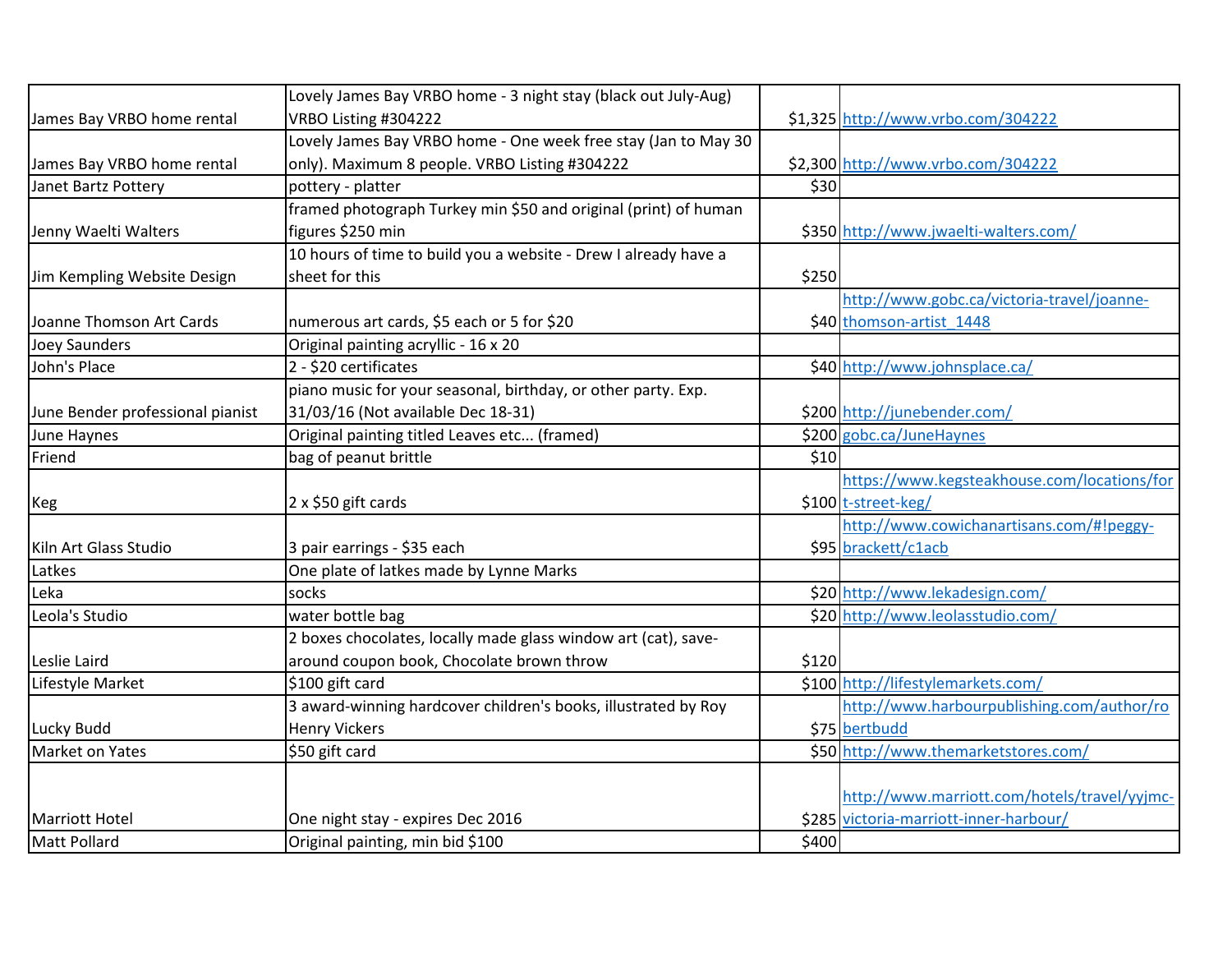| McLennan's Island Meat and         |                                                                      |       | http://www.mclennansislandmeatandseafood.        |
|------------------------------------|----------------------------------------------------------------------|-------|--------------------------------------------------|
| Seafood, Cook St Village           | \$50 gift certificate                                                |       | \$50 com/                                        |
| Melia's Enterprises                | handcrafted silk scarf                                               | \$30  |                                                  |
|                                    |                                                                      |       |                                                  |
| Michael M'Gonigle, T Hatfield +    | delicious homemade pies to be sold fresh at auction                  | \$40  |                                                  |
| Michelle Weibe                     | Art - Cobalt Crash - 18 x 24                                         | \$350 |                                                  |
| Michelle Yoga                      | Unlimited yoga classes for March or April                            |       | \$165 http://www.michelleyoga.com/               |
| Munro's Books                      | Book - Unforgettable Canada and \$50 gift card                       |       | \$72 http://munrobooks.com/default.aspx          |
|                                    | 2 for 1 certificate. May use for 2 nights for the price of 1 or 2    |       |                                                  |
| Oak Bay Guest House                | rooms for the price of 1.                                            |       | \$100 http://www.oakbayguesthouse.com/           |
| Ocean River Sports                 | 2-3hr kayak/sup/canoe rentals                                        |       | \$200 http://oceanriver.com/                     |
| One-day guided kayak excursion for | one-day guided kayak excursion for two [two packages available -     |       |                                                  |
| two                                | 1 is instruction] 1 live                                             |       | \$200 http://www.skils.ca/about-us/our-team.html |
| Pagliacci's Restaurant             | \$25 gift card                                                       |       | \$25 http://www.pagliaccis.ca/                   |
|                                    |                                                                      |       |                                                  |
| Patricia Johnston Native Plant     |                                                                      |       | http://ruralnetwork.ca/buyers-sellers/native-    |
| <b>Garden Consultation</b>         | 1 hour native plant gardening consulation (\$50 value)               |       | \$50 plant-gardening-consulting                  |
| Peppers Foods                      | Free-range Christmas Turkey                                          |       | \$75 http://www.peppers-foods.com/               |
|                                    | 2 night stay at 4 bdrm beachfront house in Port Renfrew on any       |       | http://www.portrenfrewbeachhouse.com/acc         |
| Port Renfrew Beach House           | available dates to June 30, 2016.                                    |       | \$550 ommodation/                                |
|                                    |                                                                      |       |                                                  |
| <b>Recreation Oak Bay</b>          | 10 drop in passes                                                    |       | \$50 https://www.oakbay.ca/parks-recreation      |
| <b>Royal and McPherson Theatre</b> | 1 pair of tickets for Pops 4 at the Royal Theatre on January 30th at |       |                                                  |
| Society                            | 8:00pm                                                               |       | \$120 https://www.rmts.bc.ca/                    |
|                                    |                                                                      |       |                                                  |
|                                    | one family day admission to the museum (\$45.00), one book:          |       |                                                  |
|                                    | Feeding the Family: 100 Years of Food & Drink in Victoria (\$29.95)  |       |                                                  |
| <b>Royal BC Museum</b>             | and a Studio Billie's Calendar, Emily Carr (\$14.95)                 |       | \$90 http://royalbcmuseum.bc.ca/                 |
| <b>Russell Books</b>               | gift certicate                                                       |       | \$75 http://www.russellbooks.com/                |
| Saija Bunton cookie selection      | hot cook books of the season and \$25 GC                             | \$70  |                                                  |
|                                    | Custom-knit Cowichan Sweater completed in time for Christmas         |       |                                                  |
| Salish Fusion                      | delivery                                                             |       | \$400 http://salishfusion.ca/                    |
| Salt Spring Tweed                  | Upcycled Tweed sling purse                                           |       | \$22 http://www.saltspringtweed.com/             |
| Saxx Underwear                     | 10 pairs of underwear                                                |       | \$300 https://www.saxxunderwear.com/             |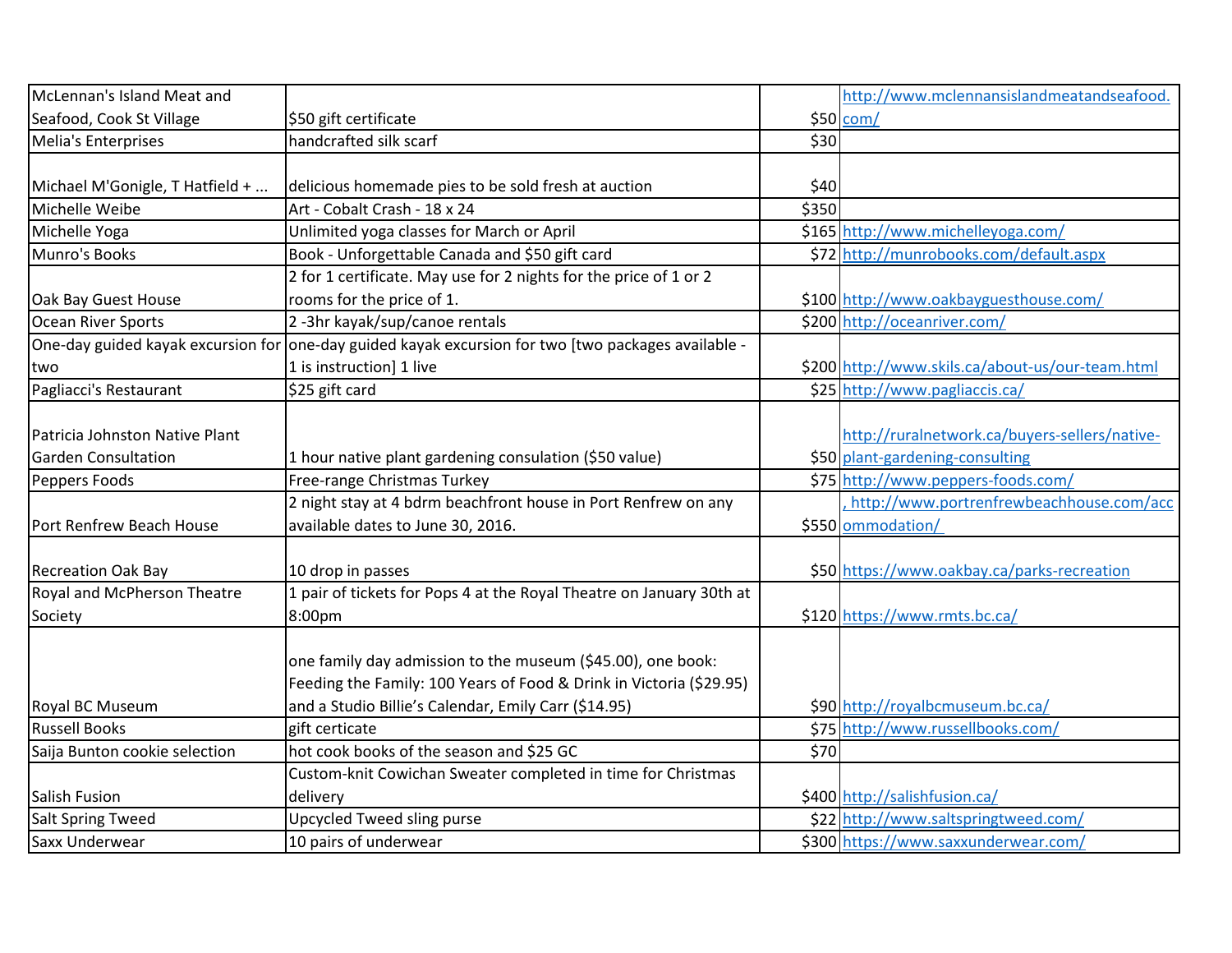| Sayde K artwork                     | original framed anime-style artwork                                 | \$75 |                                                 |
|-------------------------------------|---------------------------------------------------------------------|------|-------------------------------------------------|
| Silk Road Tea                       | 1 hour tea and chocolate pairing workshop for 15 people             |      | \$300 silkroadtea@silkroadtea.com               |
|                                     | \$50 gift card                                                      |      |                                                 |
| <b>Smiths Pub</b>                   |                                                                     |      | \$50 http://thesmithspub.com/                   |
| Smuggler's Cove                     | 2 X \$40 Gift cards                                                 |      | \$80 http://smugglerscovepub.com/               |
|                                     |                                                                     |      |                                                 |
| South Fairfield Chiropractic Clinic | initial chiropractic consult and treatment                          |      | \$70 http://www.southfairfieldchiropractic.com/ |
| Spitfire Grill                      | \$50 Gift Certificate                                               |      | \$50 http://www.spitfiregrill.ca/               |
|                                     |                                                                     |      |                                                 |
|                                     |                                                                     |      | https://www.bayofspirits.com/artistdetail.php?  |
| Steve Snake                         | 2 Norval Morrisseau inspired prints - \$40 each                     |      | \$80 artistID=1015&artist=Steve%20Snake         |
| <b>Stick</b>                        | 1 foot roller and 1 muscle roller                                   |      | \$55 https://www.thestick.com/                  |
| Tanzanian colourful fabric          |                                                                     |      |                                                 |
| serviettes                          | 3 sets - 1 of 8 serviettes, 2 of 4 serviettes                       | \$90 |                                                 |
|                                     |                                                                     |      |                                                 |
| <b>Taylord Metals</b>               | Be Amazing Owl necklace                                             |      | \$42 https://www.etsy.com/shop/taylordmetals    |
| <b>Terra Nossa</b>                  | 2 - \$50 sample boxes                                               |      | \$100 http://terranossa.ca/                     |
| Tessa Rae Yoga                      | 4 Wednesday night classes at UVic + 1 x 1hr private session         |      | \$100 http://www.tessaraeyoga.com/              |
| The Coast Harbourside Hotel and     |                                                                     |      |                                                 |
| Marina                              | 2 course dinner for 2 at the Blue Crab                              |      | \$75 http://bluecrab.ca/menus/dinner/           |
|                                     | one night stay in a spa bungalow studio (180-200 depending on       |      | http://www.tigh-na-mara.com/tigh-na-mara-       |
| Tigh na mara                        | day of week)                                                        |      | \$180 bungalows                                 |
|                                     | 14k goldfill hammered bow earrings (\$45 value) and Sterling Silver |      |                                                 |
|                                     | Hammered Bow Earrings as well. (\$35 value) handmade by Tonic       |      |                                                 |
| Tonic Jewelry                       | Jewelry                                                             |      | \$80 http://www.tonicjewelry.ca/                |
|                                     | 9 beautiful pieces of art made by children in various Child Care    |      |                                                 |
| UVic Child Care Services            | Centres.                                                            |      |                                                 |
|                                     | 4 tickets to the Dec 12 Teddy Bear Toss versus the Vancouver        |      |                                                 |
| Victoria Royals                     | Giants 4 x 16                                                       |      | \$60 http://www.victoriaroyals.com/             |
|                                     | 2 tickets to any Pops, Kids, Legacy, or Signature Series            |      |                                                 |
| Victoria Symphony Society           | performance in our 2015/16 Season                                   |      | \$100 http://victoriasymphony.ca/               |
|                                     |                                                                     |      |                                                 |
| <b>Wallace Driving School</b>       | One driving lesson - 90 minutes                                     |      | \$160 http://www.wallacedrivingschool.com/      |
| <b>Wanda Shum Design</b>            | Delightful snowman drop earrings                                    |      | \$30 http://www.wandashumdesign.com/            |